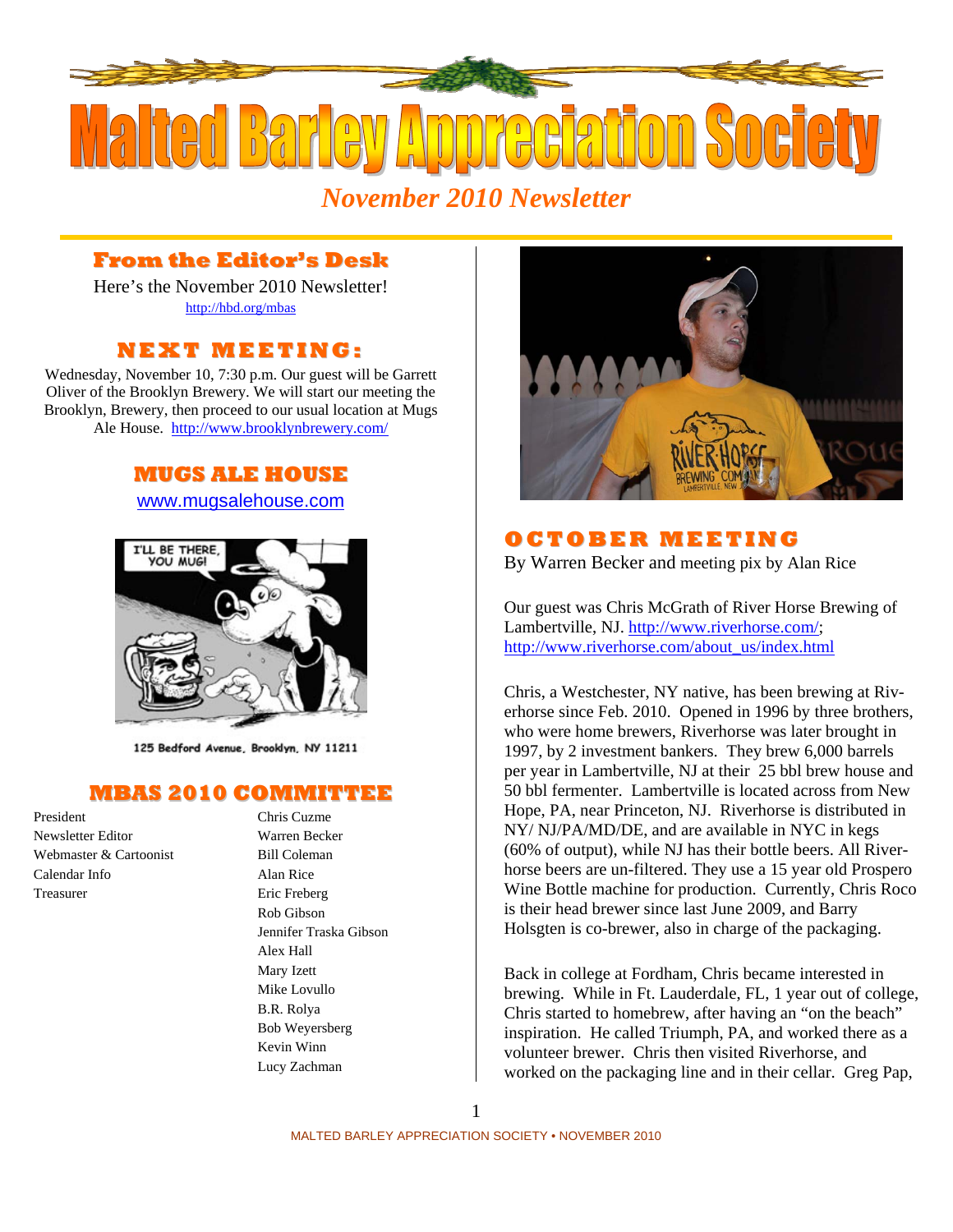the previous brewer, left Riverhorse to work at Mother Earth Brewery in NC. The assistant brewer moved to head brewer, and at the end of Jan. 2010 - Beginning of Feb. 2010, Chris began brewing full time. His inspiration is truly the "love of brewing". Chris made first all grain homebrew batch was just 3 months ago.



Chris shared his tasty Belgian Wit Beer, a 7% ABV, made with 30% Wheat - 100 lbs. Dextrose, coriander plus Canadian Wheat Malt. It had a perfume-like nose and some citric from orange peal. This "double wheat" beer uses Trappist yeast, Pilsen malt, and Halletauer Hops.



Next was the Riverhorse Tripel, at 9% ABV. It had nutmeg and cinnamon notes. It is made with Marris Otter pale malt, plus Vienna malt, and C20/C60 Cara pils.

Riverhorse Pumpkin 9% ABV, was originally their Brewer's Reserve

Riverhorse Hopp-A lot-Amus IPA at 8.5% ABV, uses Chinook bittering hops for 75 mins., Simcoe for 5 mins, and



Centennial for 30 mins.

Riverhorse Belgian Dark Ale 8% ABV is brewed with Dark Crystal Malt, and Chouffe Yeast. This Dubbel Style Ale is a "malt-centric" brown beer with slightly sweet chocolate finish.



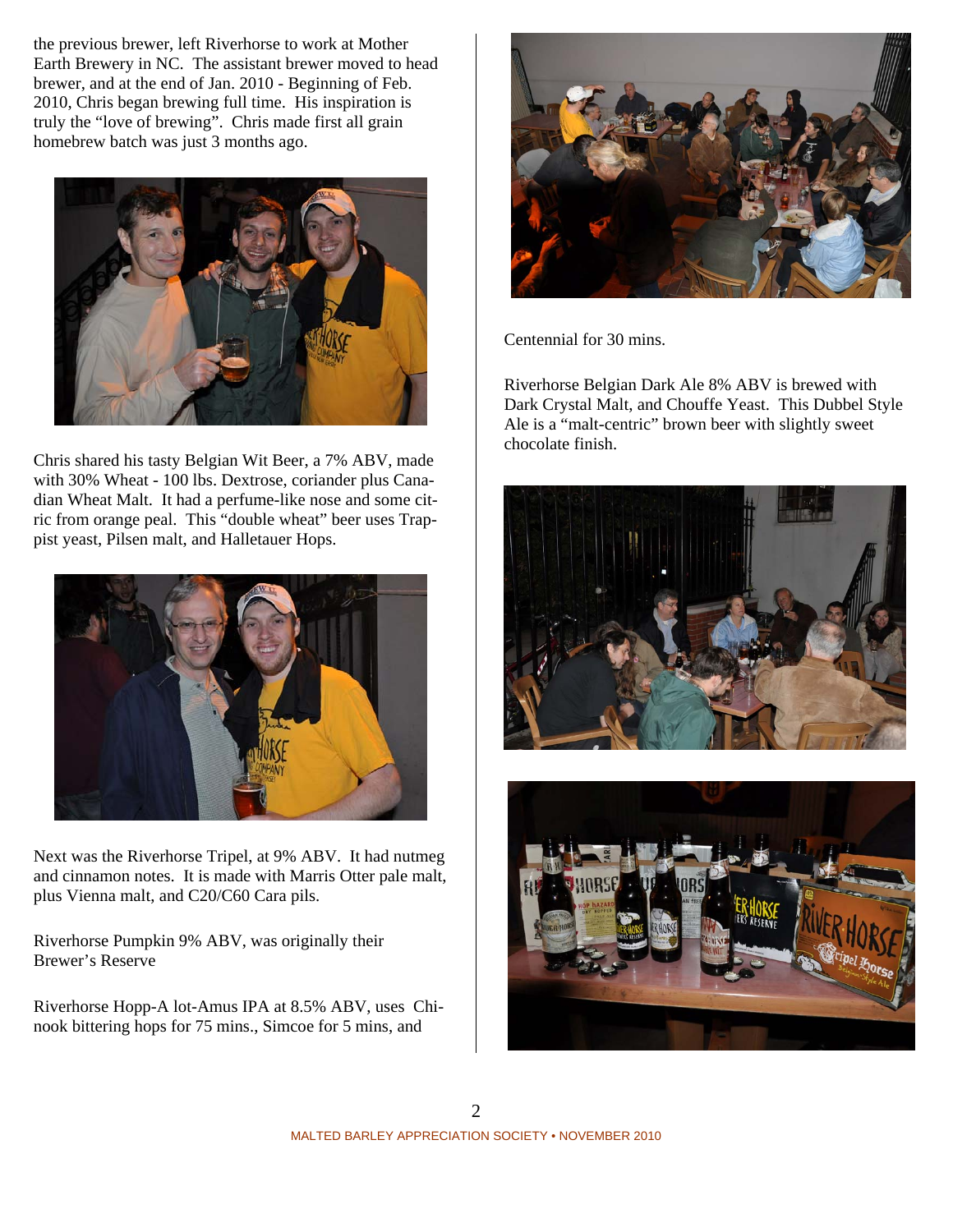

## **Event Calendar by Alan Rice**

# **GABF Results**

Congratulations to the NY winners at the **29th Great American Beer Fest**.

American Sour Ale, 39 entries, GOLD, **Ithaca Brute**. Foreign-Style Stout, 33 Entries, SILVER, **Great Adirondack Whiteface Stout**.

French/Belgian-Style Saison, 52 entries, BRONZE, **Great Adirondack Belgian Summer Ale**.

Belgian-Style Abbey Ale, 76 entries, BRONZE, **Ommegang Three Philosophers**.

#### **H O M E B R E WI N G C O M P E TI TI O N S**

Congratulations to **Fritz Fernow** for winning the **Knights of Bruklyn** Homebrewing Contest #3. He'll brew a 5 gallon batch of his Fryteous Rye at Sixpoint Craft Ales, and face off against the other two winners at Union Hall in December. Check for the date at:<http://www.unionhallny.com/>

#### **New York State Homebrewer of the Year**

After 8 years, the NYS HOTY is changing to The New York State Homebrewer of the Year Invitational. The HOTY-I will continue to be based on the results of the same seven regional competitions. But in lieu of a point calculation, qualifying brewers will be invited to send beer to a Master Best of Show judging session. These will be judged by a guest panel of unbiased and highly ranked BJCP and professional judges.

The qualifying criteria will be 5 or more wins at any of the 7 competitions. The wins will be cumulative during each NYS HOTY-I season ending with and including the NYS Fair. Extra points will not carry over into the following season. A brewer may qualify for multiple entries into the NYS HOTY-I by collecting wins in multiples of 5. No Best of Show wins are counted towards the 5 qualifying wins.

Following the NYS Fair, invitees that choose to participate will send 2 - 12 oz bottles of any of their homebrewed beers (which may or may not be one of their winning beers) to be judged by the panel. Sorry, no cider or mead.

The battle for the title of 2011 NY State Homebrewer of the Year kicks off this weekend! Nov. 13, 2010, **15th Knickerbocker Battle of the Brews** Presented by the Saratoga Thoroughbrews. Entry deadline has passed. <http://www.thoroughbrews.org/kbotb/>

#### Jan. 30, **Homebrew Alley 5**

Presented by the New York City Homebrewers Guild. Details TBA. Judges and stewards, save the date for our local competition.

<http://www.homebrewalley.org/>

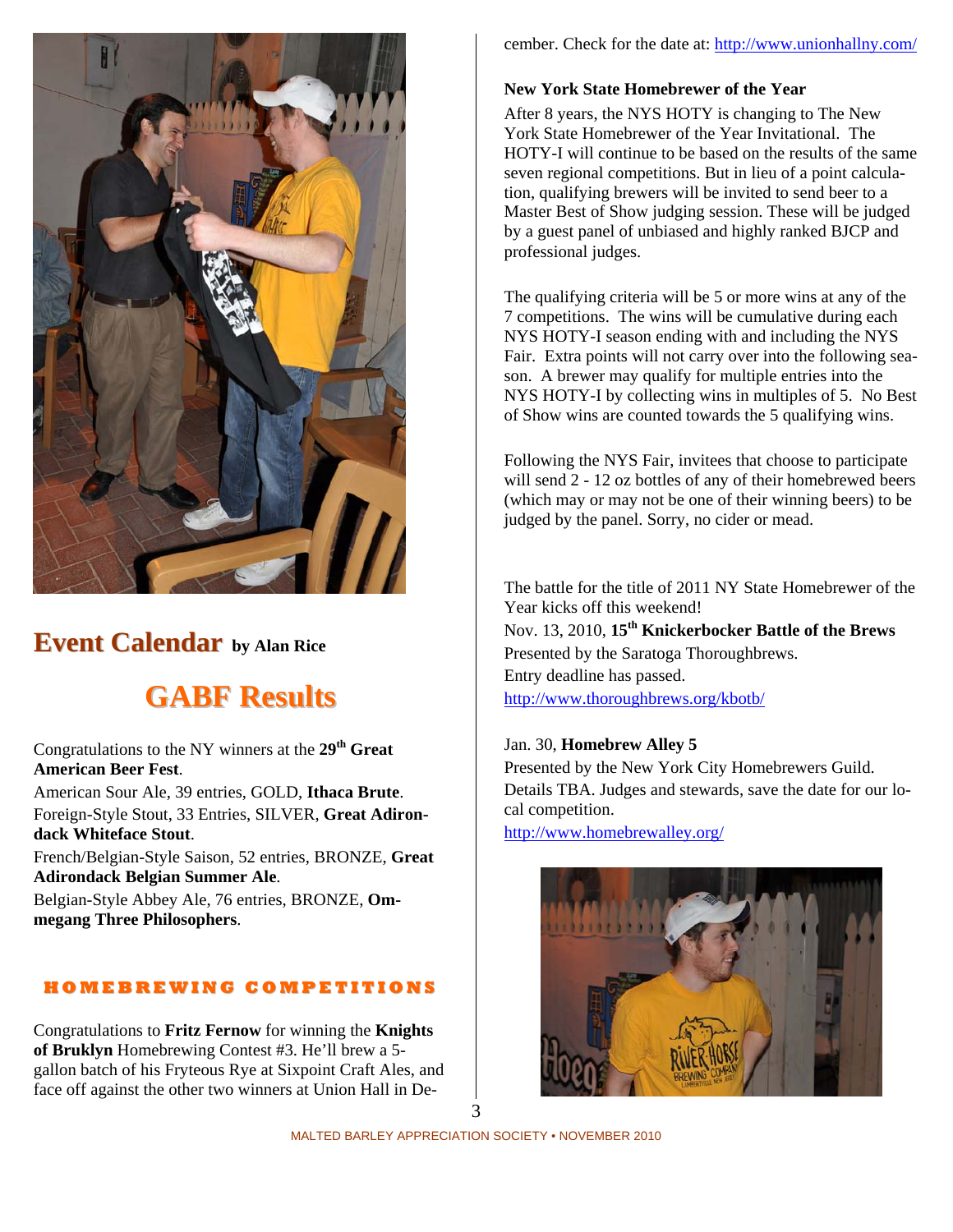

## **Brooklyn Wort: Rules & Regulations** Saturday, February 26th, 2011

Below you will find the rules and regulations for the 2<sup>nd</sup> Brooklyn Wort Homebrew Competition being held by Brooklyn Homebrew and Sycamore Flower Shop + Bar. Any questions or concerns should be emailed to [sycamorebrooklyn@gmail.com.](mailto:sycamorebrooklyn@gmail.com)

Our first Brooklyn Wort was on August  $21<sup>st</sup>$  and was a great success with some amazing sponsors, 20 brewers, over 150 attendees, and some extensive marketing. We decided to make this a bi-annual event for beer lovers in order to taste both summer style and winter style beers that Brooklyn's underground homebrewers are making.

Entries for the competition will be accepted online starting around November  $10<sup>th</sup>$ , 2010. The deadline for all participants is November  $31<sup>st</sup>$ , 2010. The cost is \$17 per brewer (\$15 to competition  $+$  \$2 surcharge to BrownPaperTickets). The maximum number of participants is 25. Entries will be processed on a first come first serve basis. All entries must be received

#### online at [www.brooklynwort.com.](http://www.brooklynwort.com/)

Any style of beer will be accepted. The winner will be based on the best overall beer. There are no specific category competitions. The total prize money is \$1,000. This includes \$800 for the Judges Panel and \$200 for the People's Choice Award.

The amount of beer required at the competition is 5 gallons. Beer can be brought in various size bottles. If a keg is used, the brewer is responsible for all tap setup and equipment.

All competitors must show up between the hours of 12:30pm and 1pm on Saturday, February  $26<sup>th</sup>$ . Judging Panel begins at 2pm.

At 2:30 the public will be allowed to enter to taste all beers. The entry fee is \$30 per person and we have extended our cap on the number of attendees. Each paying guest will get just over a 2oz pour of each homebrew and a plate of food. Each guest will be given a judge's card, to be turned in as a vote for the People's Choice Award.

### **Sponsorship**

We are expecting to reach a vast audience interested in beer. We are expecting to have exposure to over a few 1000 targeted beer drinkers and brewers. Promotional material will be at specialty beer stores, bars, beer related magazines and websites.

Sponsor: \$150

This sponsor will be featured on all marketing material for the event. This includes the sponsor's logo centered on all posters, fliers, website, and on printed material used on the day of the event.